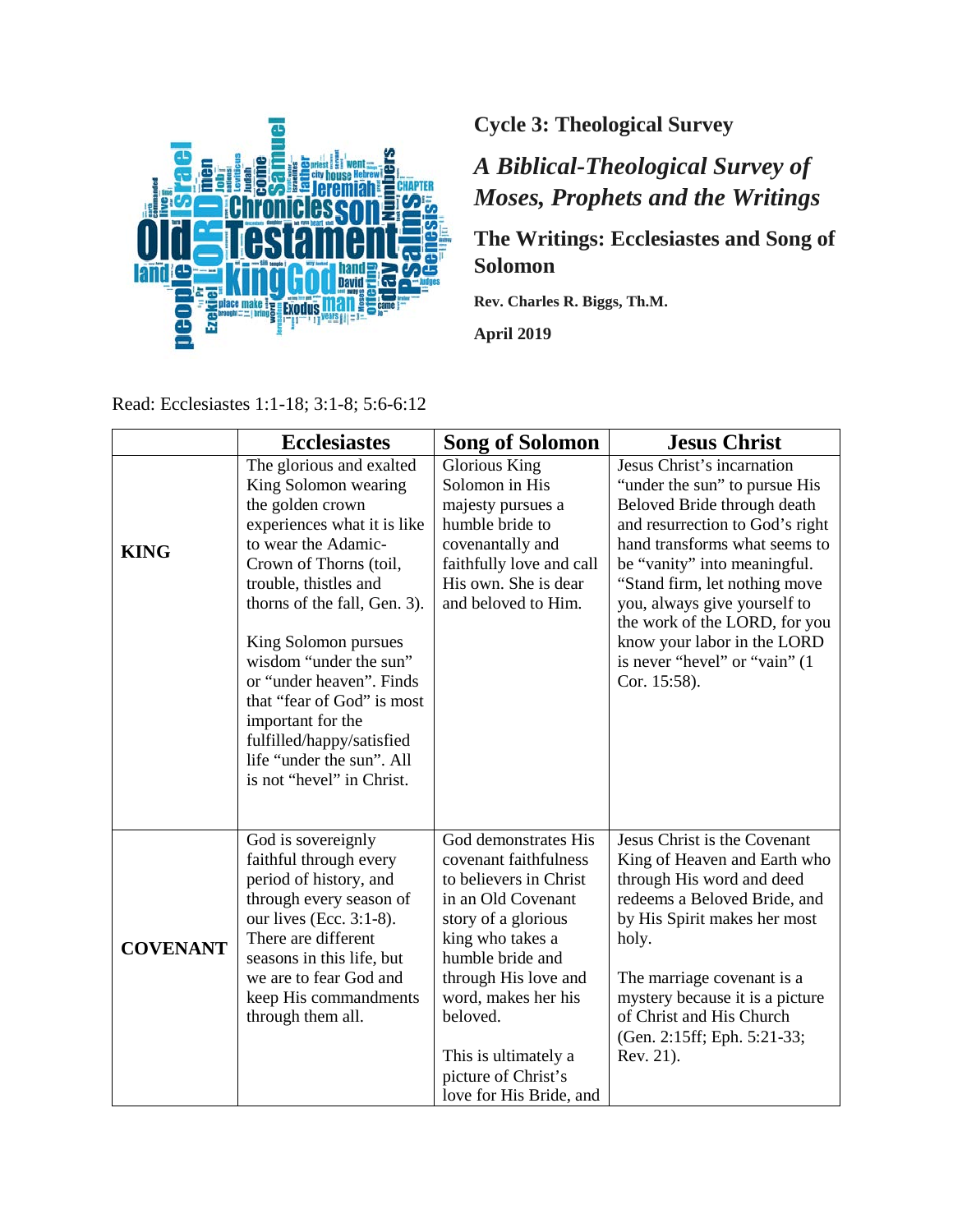|                           |                                                                                                                                                                                                                                    | the focus of the<br>Consummation of the<br><b>Covenant of Grace</b><br>and the History of<br>Mankind (Revelation<br>$21-22$ ). |                                                                                                                                                                                                                                                                                                                                                                                                                                                                                                              |
|---------------------------|------------------------------------------------------------------------------------------------------------------------------------------------------------------------------------------------------------------------------------|--------------------------------------------------------------------------------------------------------------------------------|--------------------------------------------------------------------------------------------------------------------------------------------------------------------------------------------------------------------------------------------------------------------------------------------------------------------------------------------------------------------------------------------------------------------------------------------------------------------------------------------------------------|
| <b>DWELLING</b><br>OF GOD | Though God seems<br>absent with us, because of<br>His ever-present-<br>covenant love and power,<br>though life can seem<br>"vanity of vanities" it is<br>not, for He is with us. He<br>ultimately reveals this to<br>us in Christ. | God is present with us<br>in a bond of marriage<br>union by His Spirit.<br>We are betrothed to<br>Him as His Beloved<br>Bride. | Christ will dwell with His<br>Bride for all eternity, and all of<br>our labor, pleasure,<br>oppression, even death will be<br>in proper perspective for all<br>eternity when God "above the<br>sun" unites the restored,<br>recreated earth "under the sun"<br>and God will dwell with His<br>people forever in Christ:<br>"Behold, the dwelling place of<br>God is with men. He will<br>dwell with them, and they will<br>be His people, and God<br>Himself will be with them as<br>their God" (Rev. 21:3). |

## **Introduction to the "Megilloth" (Heb.) or "The Five Scrolls"**

The five scrolls were used as lectionary readings from the Old Testament for five of the major festivals in Israel:

| <b>Feast</b>               | <b>Scroll/Garment</b>                                     | <b>Meaning/Christ</b>                                                                                                                                                                                                                                                       |
|----------------------------|-----------------------------------------------------------|-----------------------------------------------------------------------------------------------------------------------------------------------------------------------------------------------------------------------------------------------------------------------------|
| <b>Passover</b>            | <b>Song of Songs/Song of Solomon</b><br>A Garment of Love | True covenantal love can become a<br>return to Eden. Book emphasizes the<br>love of YHWH for His Bride.                                                                                                                                                                     |
| <b>Feast of Weeks</b>      | <b>Ruth</b><br><b>A Garment of Kindness</b>               | A kind of "Rom-Com" or romantic<br>comedy that moves from death to life<br>(resurrection): barrenness to<br>fruitfulness, emptiness to fullness,<br>curse to blessing, childless to David's<br>greater Son. Hope for the Gentiles,<br>through a Gentile (cf. Matt. 1:1-18). |
| Tisha B'av: Ninth of<br>Ab | <b>Lamentations</b><br>A Garment of Suffering             | Suffering in exile, awaiting for the<br>coming of the King and redemption-<br>restoration (Lam. 3:19-24).                                                                                                                                                                   |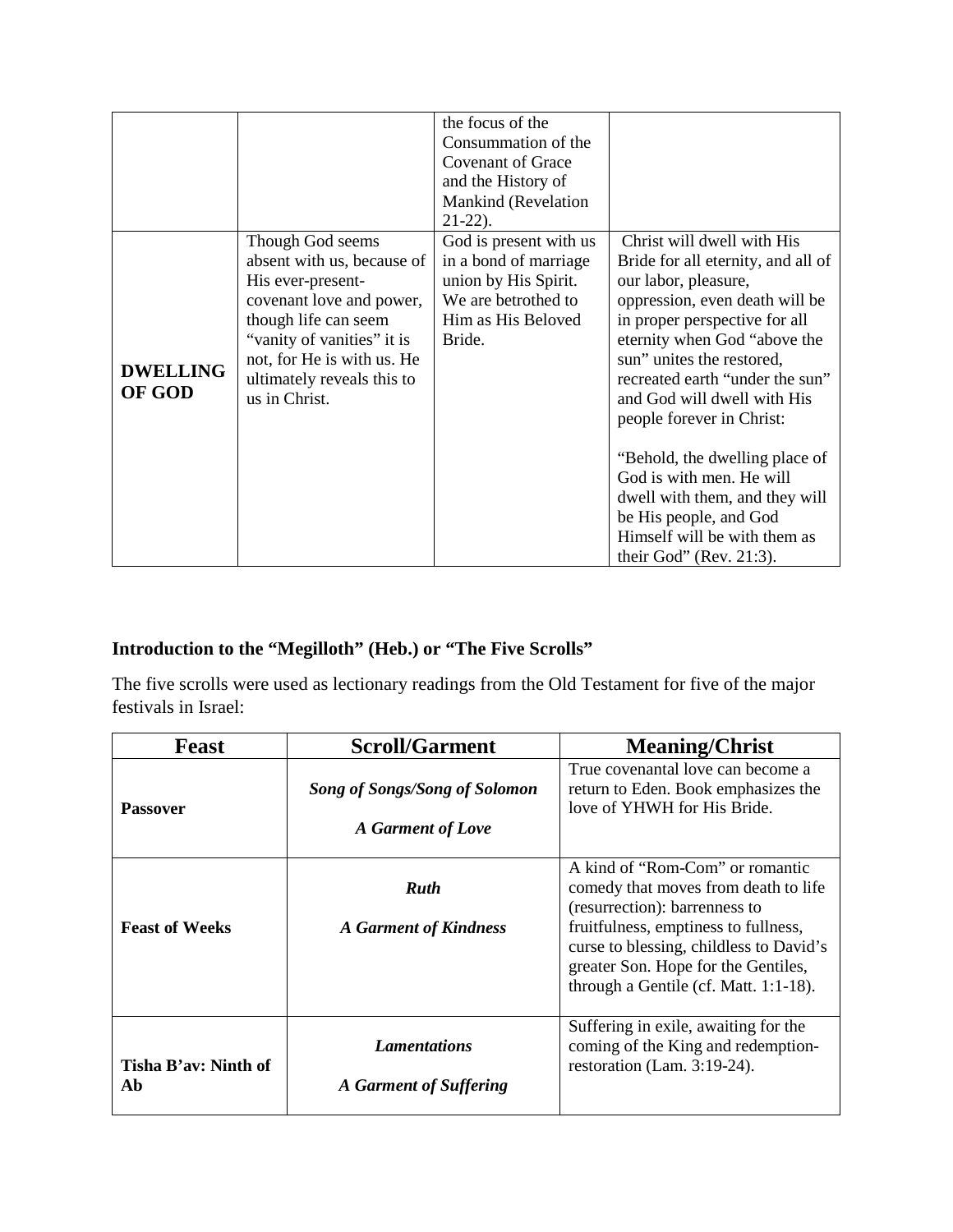| <b>Feast of Tabernacles</b> | <b>Ecclesiastes</b><br><b>A</b> Garment of Vexation | "Ecclesiastes is a garment to wear"<br>when we have finished with<br>performance and are ready for<br>work—note with an inflated idea of<br>what we can achieve, but with<br>contentment and confidence, knowing<br>that our times are in God's hands"<br>(Barry Webb). |
|-----------------------------|-----------------------------------------------------|-------------------------------------------------------------------------------------------------------------------------------------------------------------------------------------------------------------------------------------------------------------------------|
| <b>Festival of Purim</b>    | Esther<br>A Garment of Deliverance                  | History is God's story rather than<br>mere chronicle. What happens to<br>God's people, though God is not<br>necessarily mentioned is all according<br>to God's purpose, plan, and<br>providential oversight.                                                            |

## **Book of Ecclesiastes**

Ecclesiastes is a wonderful book. It should be understood as the musings and observations of King Solomon.

## *The glorious and exalted King Solomon wearing the golden crown experiences what it is like to wear the Adamic-Crown of Thorns (toil, trouble, thistles and thorns of the fall, Gen. 3).*

King Solomon had the privilege of seeing and experiencing many wonderful things in God's creation. But he came to realize through experience that all of the wonderful created things that God had given to him were as nothing if he didn't first have God with him.

That's really the meaning of the book of Ecclesiastes: How to find meaning in God's good creation, while always fearing God and keeping his Commandments and enjoying him in our lives.

Ecclesiastes is about knowing that we can't really enjoy life without God, for we were made for God and this life. The Book of Ecclesiastes is really about the fact that only Christians can truly enjoy the good life.

*Ecclesiastes* is a book of wisdom of literature in the Old Testament "Writings".

What is *Wisdom Literature*?

*Simply put: Wisdom Literature, or more particularly the Book of Ecclesiastes is not merely a collection of dogmatic-theological truths like in a systematic theology. Rather, they are inspired observations about life in light of the knowledge one has under the sun. It is about one's perspective, and getting that right perspective from God's word-revelation in Holy Scripture.*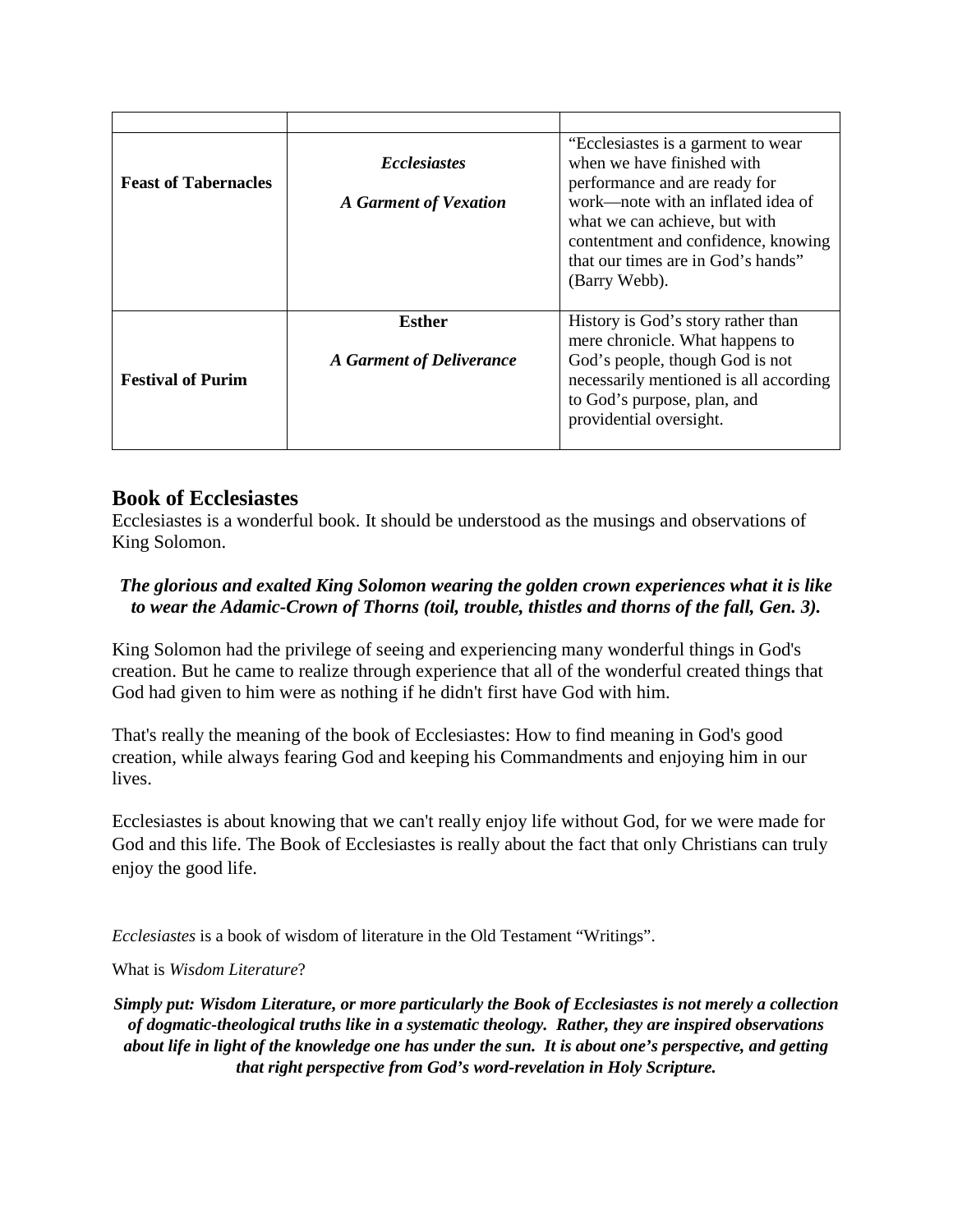In contrast to knowledge that one can gain from say reading an informative book, wisdom is obtained throughout life. You can never gain wisdom by merely obtaining a "liberal arts" degree, or seminary education- - it takes time and God's grace to develop (see Proverbs chapters 1-9)!

Metaphorically, wisdom Literature, or more particularly the Book of Ecclesiastes' teaching, is a Tree of Life, planted in the good soil of the knowledge God reveals to man here in creation. This *Tree* grows through experiences and observations during our lives and this brings *wisdom* and *discernment*! It teaches us how to live.

Wisdom is achieved over time and progressively grows like the tree planted next to the water in Psalm 1:3: *He shall be like a tree Planted by the rivers of water, That brings forth its fruit in its season, Whose leaf also shall not wither; And whatever he does shall prosper.* Wisdom literature is concerned about life *under the sun*, or every aspect of our life experience that calls for an interpretation by our life philosophy.

In the Book of Ecclesiastes, the main character is "The Preacher" or the one some call *Qoheleth*, and some identify as King Solomon (*Qoheleth* is the Hebrew word translated "teacher"). The author Qoheleth begins his book with the sentence:

#### *"Vanity of vanities! All is vanity!" (or, "All is meaninglessness")*

The Hebrew word *hevel* translated above as "vanity" can be translated as "futile" or "meaninglessness" as well. Is this true? Is all of life merely *hebel* (vanity, futile, meaninglessness)? Well, the Book of Ecclesiastes is an inspired book, so what do we as Christians, people of the truth, what do we do with a book that makes such claims?

We as Christians can learn a true and real perspective of living the Christian life from the Book of Ecclesiastes. The author paints a real portrait of the world created by God and what the world at times "seems" to those who are not afraid to take a look.

Qoheleth, or the Preacher speaks of labor and work, knowledge and wisdom, riches and possessions, injustice and oppression, the righteous and the wicked, and the times and seasons of life and death; he just about covers everything we experience here in this life "under the sun".

From one perspective, we must agree that "under the sun" it does seem like the wicked and unrighteous truly do get far ahead success-wise in this world contrasted with the righteous. Also, hard work does not always seem to pay off and we gather in our barns, feed our flock on the farm, pay our bills, then we die. It seems in this real life that even our best efforts for Christ are not appreciated and go unnoticed.

As the author of Ecclesiastes says in places, he says that it seems that the righteous and the unrighteous differ little in the things they experience: debt, troubles, war, difficulties, sufferings, then death. What are we to make of this?

Anyone who has lived the Christian life for more than 24 hours is bound to agree with some of what he says. Sometimes we throw up our own hands and say: "Meaningless, meaningless" or "Vanity of vanities, all is vanity!"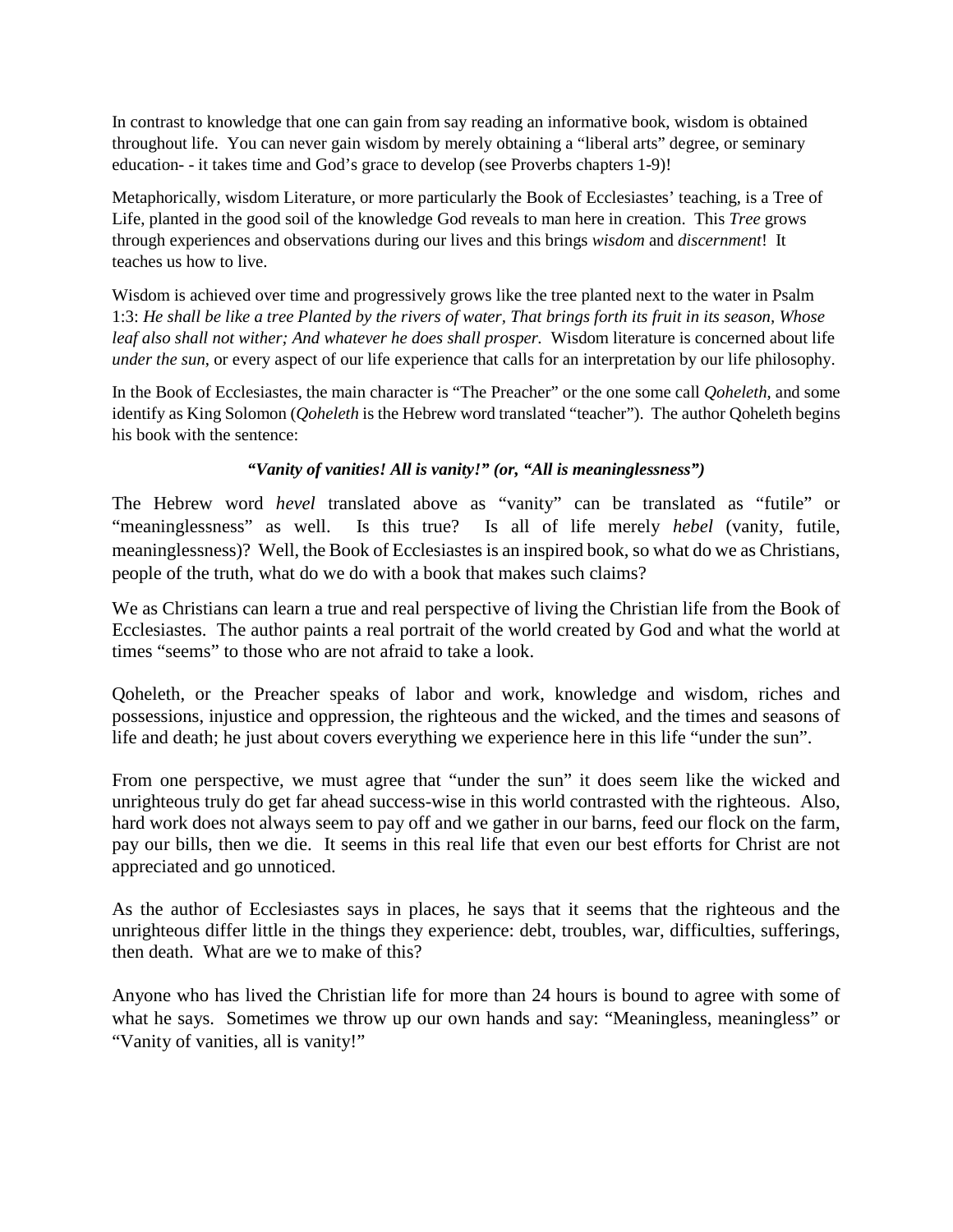#### *[The Way of Wisdom](https://www.youtube.com/watch?v=a1YYMSP5clM) - [Michael Card](https://www.youtube.com/watch?v=a1YYMSP5clM)*

*The Way of Wisdom starts out With a step of holy fear And it makes its way alone By every good word that you hear It has to do with passion And it has to do with pain It has to do with One Who has both died and rose again Died and rose again*

*And the Way of Wisdom is living The Path of Peace is forgiving Behold the Man of Meaning Behold, He is the Lord*

*The way of understanding lies In not how much you know Where the pathway is a person That you've come to love and so You can stop pretending that it all depends on you For it's not how much you love As much as how much He loves you How much He loves you*

*And the Way of Wisdom is living The Path of Peace is forgiving Behold the Man of Meaning*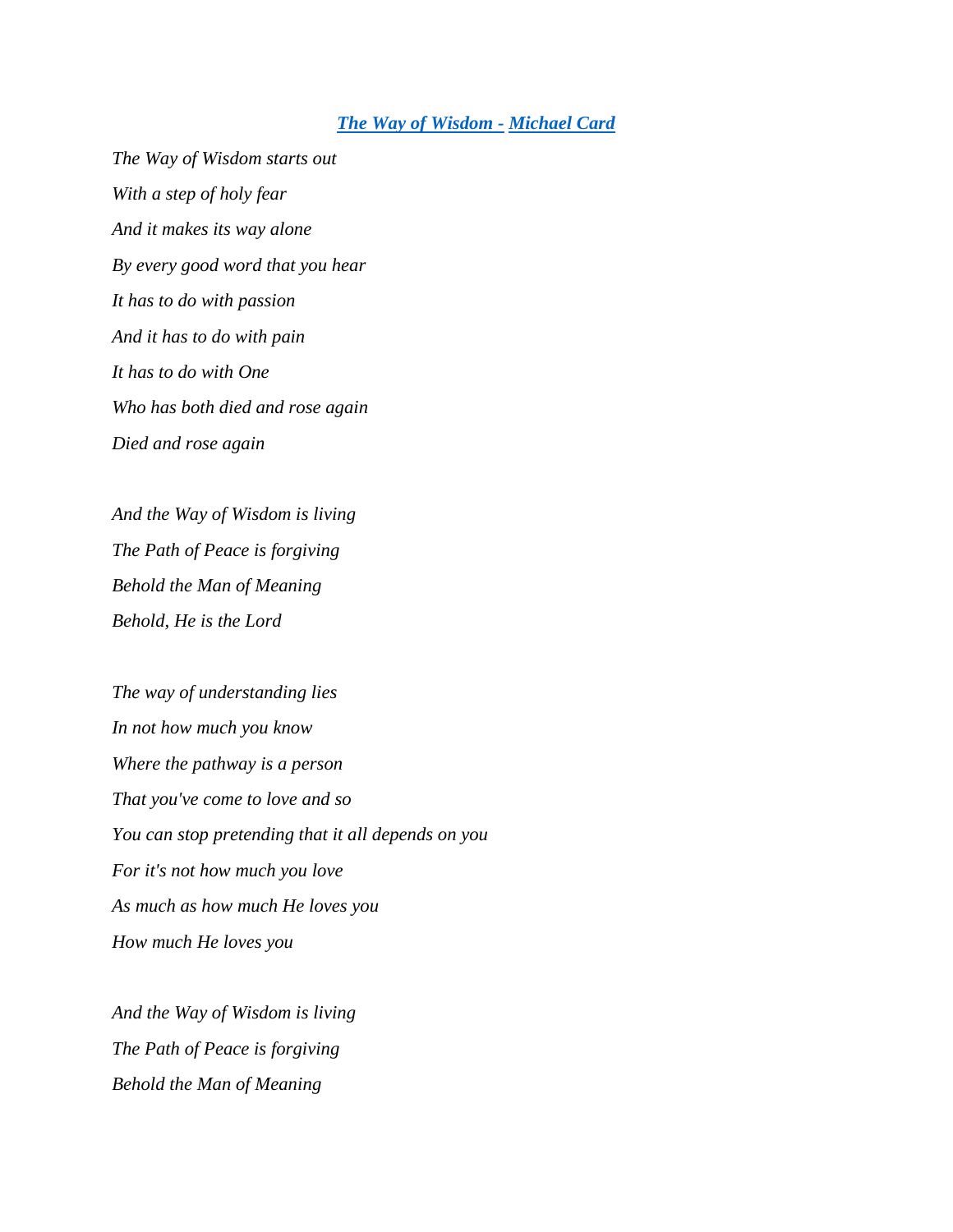*Behold, He is the Lord And the Way of Wisdom is living The Path of Peace is forgiving Behold the Man of Meaning Behold, He is the Lord*

*The Way of Wisdom beckons us To find the end of fear that perfect love pursues Wisdom did not come to simply speak the words of truth He's the Word that makes us true The Way of Wisdom starts out With a step of holy fear That's only the beginning And there's much more that is clear The path leads on to love And love is fearless in its ways For Love Himself was not afraid To die that we'd be saved To die that we'd be saved*

*And the Way of Wisdom is living The Path of Peace is forgiving Behold the Man of Meaning Behold, He is the Lord And the Way of Wisdom is living The Path of Peace is forgiving Behold the Man of Meaning Behold, He is the Lord*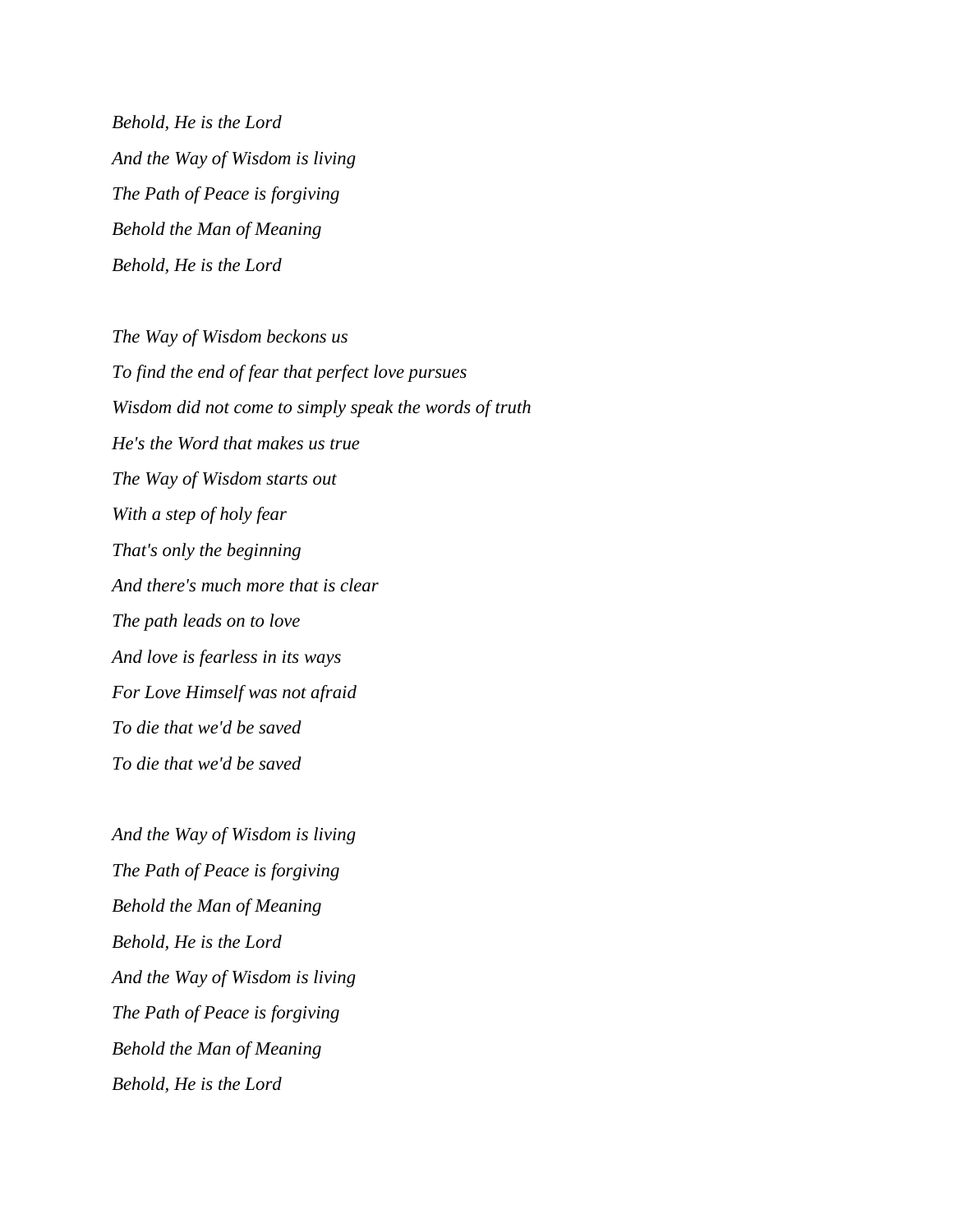#### *Behold, He is the Lord*

#### **Two Important Themes of the Book**

Two themes that are focused upon early in Ecclesiastes, and then throughout the book are: "Vanity" and "Life Under the Sun".

Life without God is meaningless. Life without God is vain; it is vanity. You can have a good life and yet not have God, and your life will be vain. You will work and work and work and work, and then die.

The other theme is "Under the Sun". This is King Solomon's way of describing life as we see and experience it here in this world. There is "nothing new under the sun". One generation comes and goes, and gives way to the next generation; water runs into the sea, the sun rises and sets, and people live and die; there's nothing new under the sun.

If this life as we see and experience it is all there is, then it would seem vain or meaningless. Thus the reason why many pagan peoples and philosophers, although they are religious by nature, nevertheless can fall into despair.

Remember as we read through the Book of Ecclesiastes to keep in mind that Solomon is seeking wisdom through what he sees and experiences in this creation.

We must have the special revelation of God in Holy Scripture to teach us not only of the origin of our lives, but also the salvation found in Jesus Christ, and the destination that God has prepared for those who love him. If we do not have this full knowledge and wisdom revealed by God as we find it in Holy Scripture, we can be tempted to despair; tempted to think that life is all vanity and striving after the wind.

We can be tempted to think that life is purposeless. But it is not. God has created all things, and revealed himself clearly to us, given himself to us in Christ Jesus, and called us to glorify and enjoy him.

Let us enjoy life. Only Christians truly can enjoy life.

#### **Outline**

Prologue of the Book: 1:1-11

Body of the Book: 1:12-12:8

Epilogue: 12:9-14

**Who is the Author?** tl,h,qo [*Qoheleth*]; historically understood as King Solomon. We will call him *Ooheleth* which means literally: "speaker of an assembly" or "preacher". This title or name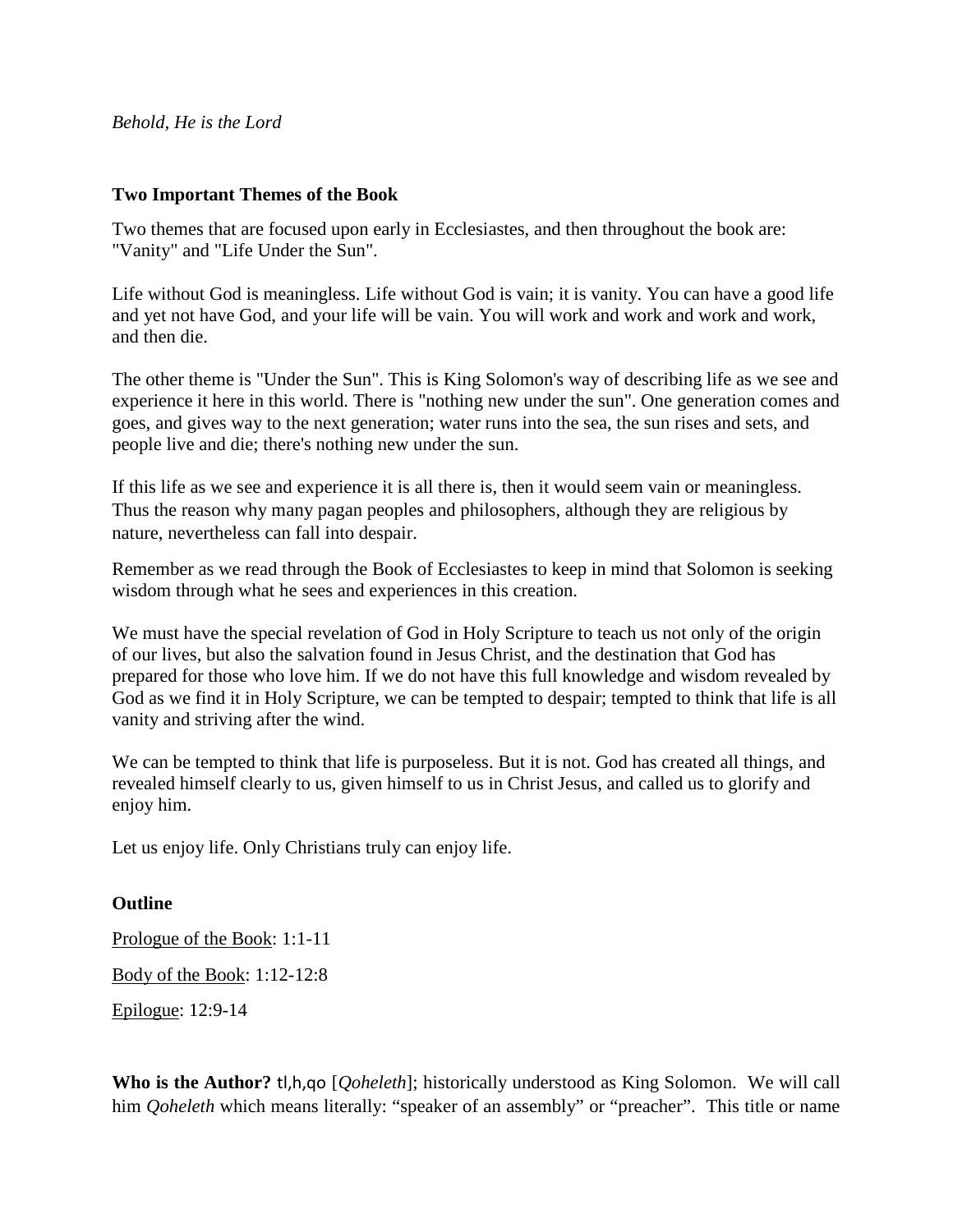comes from the root word in Hebrew lhq meaning "assembly" and where we get the word for "church". Translated in the Greek as Ekklhsiasth,j where we get the name of the book because of the LXX (Septuagint, the Greek trans. of the OT). Interesting to compare with the speech of Stephen in Acts 7:38 where he uses the Hebrew word "assembly" or "congregation" to refer to the "church in the wilderness" when speaking of the Israelites.

- **Futility, Meaninglessness, Vanity** lbh/ *hebel* (pronounced "hevel"). This word can mean vapor, breath, vanity (check context of each verse: OT- "breath"-Job 7:16; "vanity"- Job 9:29; 21:34; 27:12; Ps. 39:6; 94:11; Is. 30:7; "vapor"- Prov. 21:6; "wind"- Is. 57:13. NT [mataiothj]: Rom. 8:20; Eph. 4:17; James 1:26; 2 Peter 2:18). The idea of *hebel* is the temporal nature of life and what seems to be futility in a world that is fleeting as our lives. Ecclesiastes 3:1-8 summarizes the times and seasons of this life and this world which is passing away (its temporal nature). What does "chasing after the wind" feel like?
- **Passages in Ecclesiastes on vanity/***hebel*: 1:2; 2:11, 15, 17, 19, 26; 3:19; 4:4, 7, 16; 5:7, 10; 6:2, 9; 9:9; 12:8.

The Book of Ecclesiastes is to remind us that we live in a fallen world "under the sun". To use an illustration from one of our favorite stories, 'The Lord of the Rings', all is not right in the Shire. And the truth is, the Shire can never remain the shire permanently. There is evil in this present age, and it will indeed find its way to the Shire. The Book of Ecclesiastes reminds us to prepare ourselves for the future, not through fearing, but through getting to know our Creator and his goodness toward all of his creatures, particularly his unfailing love toward us in Christ.

Yes, there are good times, but bad times will also come. The point of this passage is that we trust God and put our hope in him alone, and that we look forward to his promise to restore us and all things.

We know that while destruction and discouragement will visit us here in this present age, the Lord is with us and will never leave us nor forsake us. As our Lord Jesus said: "In this world you will have tribulation, but be of good cheer, I have overcome the world!" (John 16:33). Amen.

• History as Eschatological (Plan, Purpose, Progressive): *...A time to...A time to..."* **– 3:1-8**

The Greeks in their philosophy of history said that history is going nowhere and is always cyclical in nature (history just repeats itself over and over and over and over and over etc. etc.).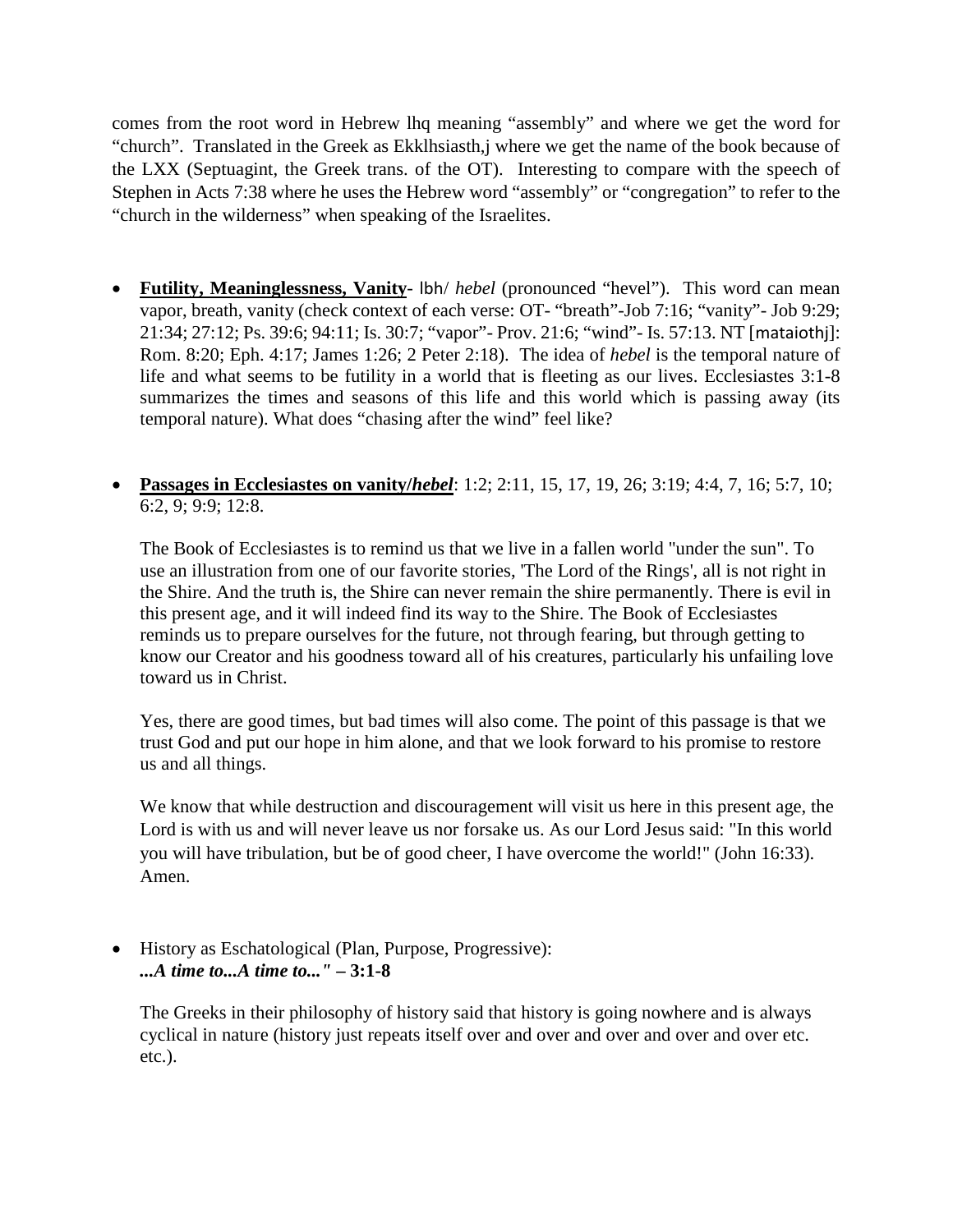This was similar to other pagan philosophies of history. It implies that history has no real purpose or meaning, and it is not going in any particular direction. Therefore, according to pagan philosophies, the seasons of our lives are just repeating events with no real purpose, and they will just it recur again and again.

This pagan philosophy of history is drastically faulty and different from God's revelation of history in the Bible. In God's revelation of history, God has created all things, and he has created history, including all of space and time and every season of our lives he has ordained for his glory and are good.

History, in the Bible, is a well thought out decree and plan of God that will culminate and consummate in the New Heavens and New Earth.

History in the Bible has an end and a purpose and it is to glorify God and to bring all of history under the Lordship of Christ for his glory alone.

Although there is much repetition in history, it is more than merely cyclical, or it repetitive in nature. God's history is moving to an end, to the glorifying and exalting of Jesus Christ as King of Kings and Lord of lords.

## *"...Making known to us the mystery of his will, according to his purpose, which he set forth in Christ as a plan for the fullness of time, to unite all things in him, things in heaven and things on earth."* - Ephesians 1:9-10

• **Labor/Work:** 1:3, 14; 2:18; 3:9-10; 4:4-12; 6:7-9; 9:10; 10:8-11. Even toiling or work in this present age "under the sun" is meaningless and vain if we are not working and toiling for God as His stewards.

What makes toil and work satisfying is that God calls us to do our work, gives gifts to us to accomplish our work, and gives us hope of rewards for our work, both now and in the age to come.

In this fallen life full of sin and misery "under the sun", men will often labor skillfully and work hard because they're trying to be better than others.

In other words, envy can drive sinful people to be the best at what they do. If we were to just observe this "under the sun" without the help of the Holy Scriptures we might be discouraged and call work and skill a "chasing after the wind."

But the Bible teaches us that God gives all callings; God gives us all gifts; we are stewards of everything we do for God.

We are not to envy our neighbors, but to use our gifts and talents, and work unto the Lord for his glory, and enjoy his good gifts and the rewards that will come from them.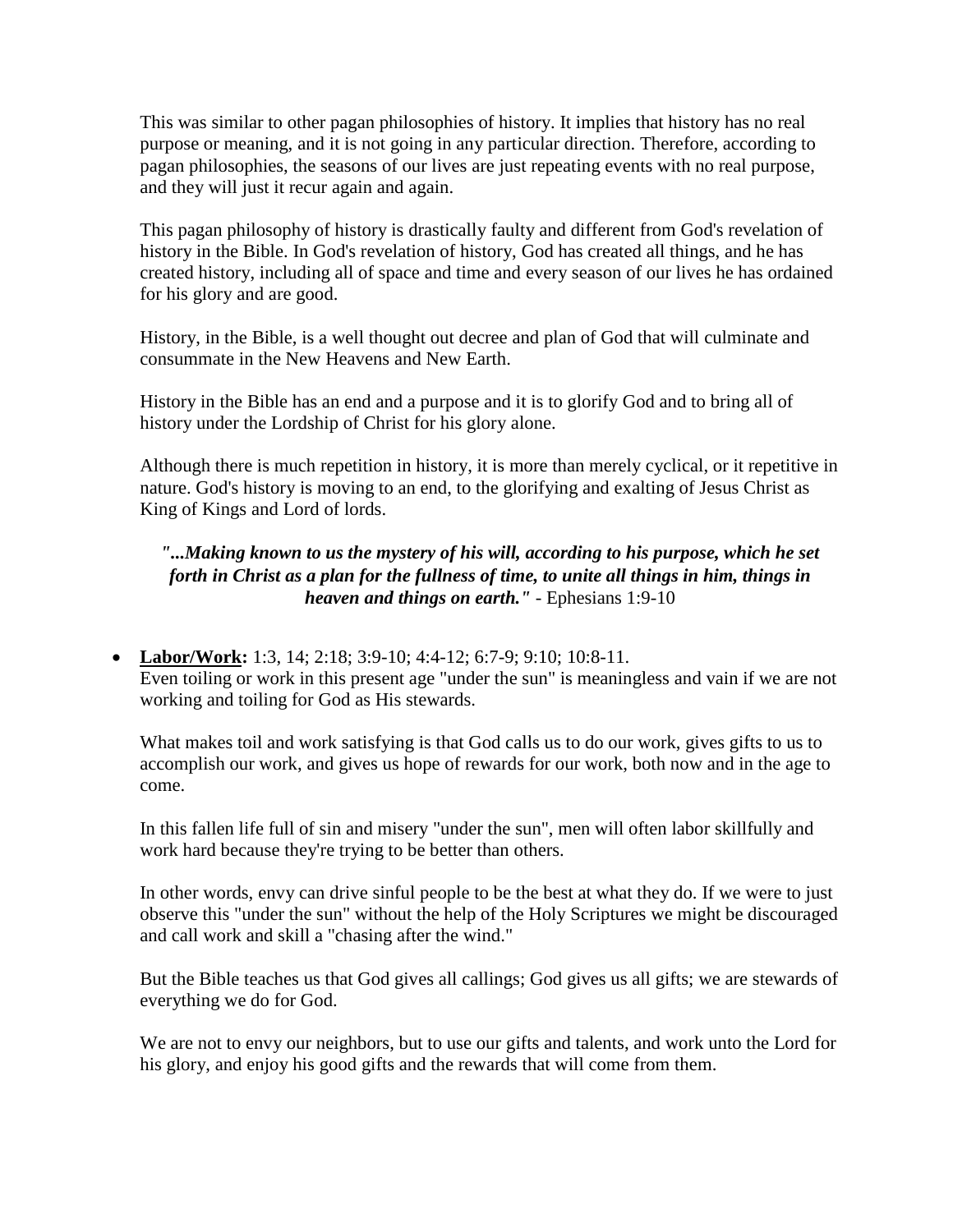Fallen mankind full of sin often will work his fingers to the bone, working extremely hard all of his days, but have no one to share his well with.

Often sinful man like this are working hard because their trust in in their idol which is security, and they want to try to ensure that nothing bad will happen to them in their lives. But this is very "unhappy business.

• **Knowledge/Wisdom:** 1:18; 2:12-23; 4:13-16; 6:7-9; 7:11-12, 16-26; 8:1-9, 16-17; 9:13-18; 10:12; 12:11. Contrasted to *folly*: 7:1-14; 10:1-7, 12-20.

## • **Entertainment/Enjoyment/Pleasure:** 2:1-26

King Solomon seeks to enjoy life under the sun. He wants to know if entertainment and pleasure have any meaning to them?

We learn that pleasure like knowledge, is vanity and meaningless apart from God.

As we learn elsewhere in the Scriptures there is no good apart from God. Although man can laugh and he can enjoy himself with many things that God has given to him, nevertheless, always hanging over him is the reality of death and condemnation and judgment.

On the one hand, if there is no God then pleasure means nothing because the pleasure doesn't satisfy man, we're always wanting more.

On the other hand if God exists, and we do not acknowledge him in our pleasures, we are easily discontented and bored, and ultimately because we are made in God's image we know something is missing and that death and condemnation await us.

Pleasure and enjoyment are only meaningful with God. We were made for God, and our hearts will never be happy and fully at rest until they find happiness and rest in God.

#### *ESV Ecclesiastes 3:11 He has made everything beautiful in its time. Also, he has put eternity into man's heart, yet so that he cannot find out what God has done from the beginning to the end.*

God makes everything beautiful in its time. God has placed eternity, the desire for God and eternity in men's souls. Although sin has darkened man's mind has caused his conscience not to work as well as it should, nevertheless, men grasp after and desire higher things than themselves.

Man looks around in creation and sees what God has made, and desires to worship and adore something or someone. Man worships and adores the wrong things, but he seeks to worship. This is significant. Man knows that death is wrong, man aspires for some kind of eternal life, and he knows something has gone wrong in this world (To prove this all you have to do is read fairytales and myths and legends to see that eternity has been put into men's hearts).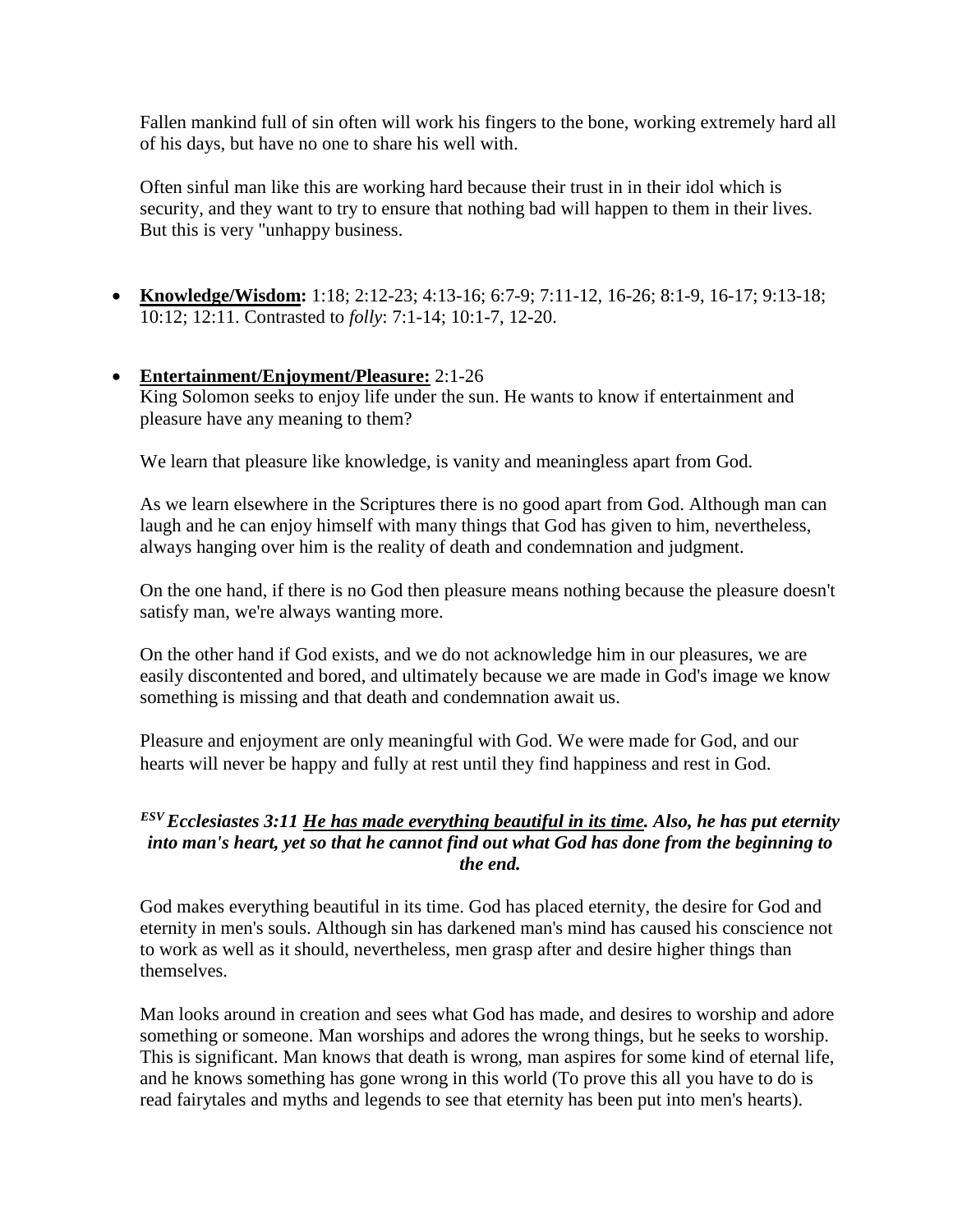The eternity that God has planted in men's hearts, is revealed in this longing and aspiring to worship and to obtain eternal life. If God had not placed it in man's heart then man would be fine just to live as a creature and die just like the animals. But man inherently, inside himself, knows that he's more than an animal.

The eternity that God has made us for has an open door in the cross of the Lord Jesus Christ. In Jesus Christ, God has clearly revealed to us his purpose for men, for history, and for our eternity. In time, because of the completed work of Jesus Christ, God will indeed make everything beautiful-- nothing will be tainted by sin, death, and corruption any longer.

We should be thankful that God gives us the joy of enjoying food and drink, or created things to help us in this life full of sin and misery. We must never put our trust in these creative things, we can enjoy them.

## *"For everything created by God is good, and nothing is to be rejected if it is received with thanksgiving, for it is made holy by the word of God and prayer."* - 1 Timothy 4:4-5

Marriage/Companionship: God has made man to have a wife; God said that it was not good for Adam to be alone, so he made a wife. God has made us for friendship and companionship; we enjoy sometimes being alone, but we are not made to be permanently alone.

Our God is Triune and he is a community of Father, Son, and Holy Spirit. We are beings made in God's image, and this ensures that we, too, will seek after community and communion with God and others. Like Christian and Faithful, or Christian and Hopeful in Bunyan's 'Pilgrims Progress'.

We should enjoy the spouses that God gives to us and to enjoy our work.

But our wives and our work are not the end for which we were created. Our wives and our work are merely creaturely comforts and kind gifts of our Creator.

The end for which we were created is to glorify God and to enjoy him forever. Let us worship and serve him first, while enjoying our spouses and our work in this life.

• **Possessions/Riches:** 2:1-11; 4:7-8; 5:10-17; 6:1-6; 9:11; 10:19.

What does it profit a man if he gains the whole world and yet loses his soul, our Lord Jesus Christ asks poignantly. As we have learned elsewhere in the Bible, we brought nothing into the world and we will take nothing out of the world.

The greatest riches and treasures we can find in this world is the riches and treasures found in the salvation and love of Jesus Christ. This is a treasure that we may enjoy in this world, we can take it out of this world and enjoy it in the life to come for all eternity.

If we are greedy and seek after money, we will never sleep well, and we will always fear losing what we have obtained. Many troubles come with much money and riches. Those who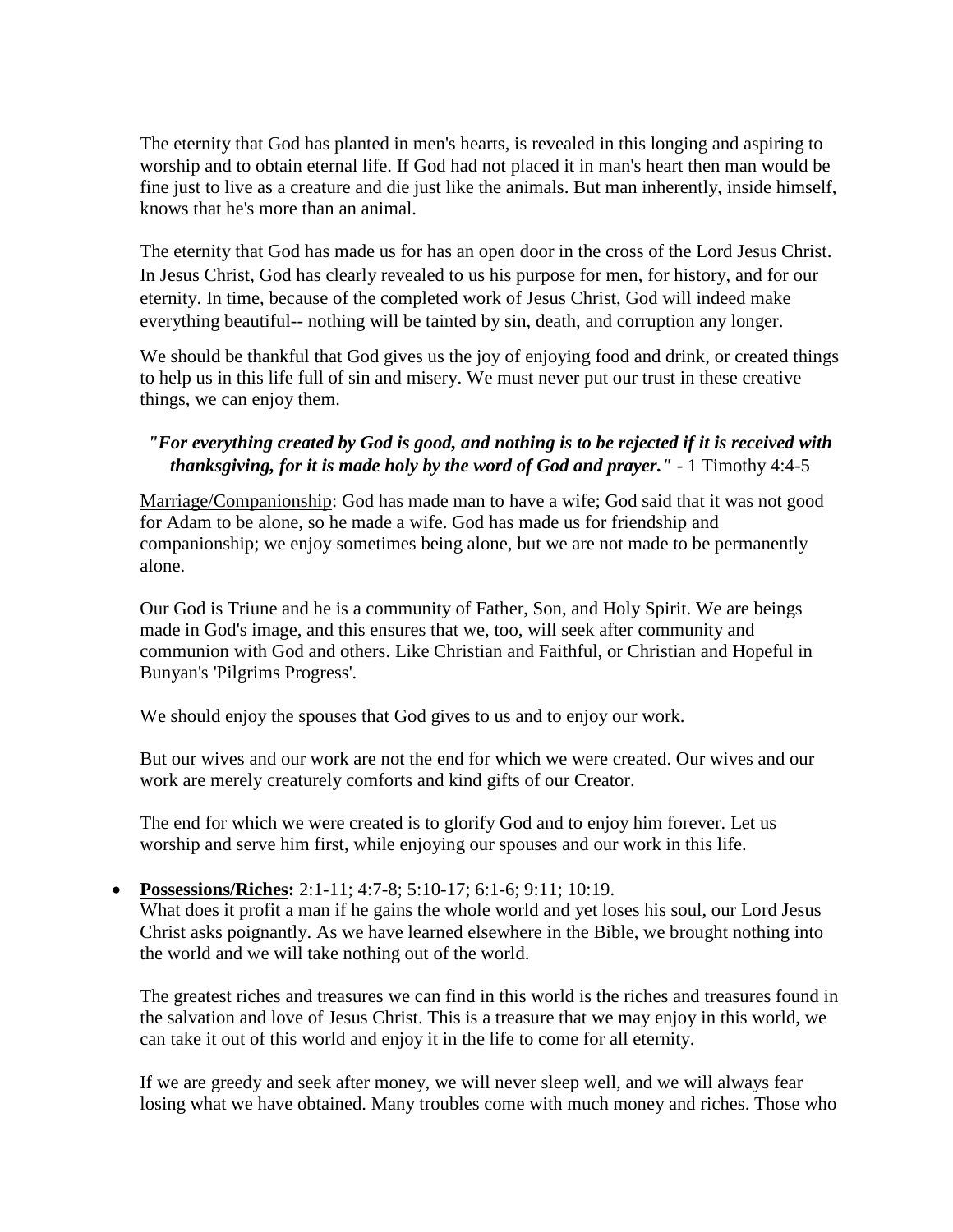pursue them and seek after them have made them their gods, their idols that are offensive to the living God.

Greedy people will never rest or be satisfied until they find their portion, their most valuable possession, and their riches in God himself.

JESUS is the pearl of greatest price. JESUS is our treasure!

• **Injustice/Oppression:** 4:1-3; 5:8-9, 18-20.

In this fallen life of sin and misery "under the sun," there are very strong and powerful people who oppress the weak. It is not right, and God will make all things right when he judges the living and the dead. Sometimes this can be discouraging, and even disconcerting, if we only see things "under the sun" without the help of the Holy Scriptures to tell us that God will make all things right in the end and judge the wicked oppressors.

• **Death**: 4:2-3; 7:1b, 7; 8:10; 9:12; 11:8.

Death comes to both the wise man and the foolish man in this present age. If we were merely looking at things "under the sun" apart from God's special revelation in Holy Scripture, we might come to the conclusion that there's no real gain from wisdom, and we might be tempted to think it satisfying just to be a fool.

But the Scriptures teach us that wisdom comes from God, and when wisdom is from God through creation and Holy Scripture, we can understand that death has been defeated by our great God, and we can enjoy being wise and living for him--and not for ourselves as fools do.

Life under the sun can be disappointing and despairing and even dark.

We must have Holy Scripture to give us light and illumination by the Holy Spirit, so that we can put our hope in God and walk with well-lit paths in this present age of sin and misery.

If we observe death merely "under the sun", apart from the truth of God revealed in Holy Scripture, then we might be tempted (like the pagans) to think that men are just like animals.

We might be tempted to think that men, like the animals, are mere dust and just die.

But the Bible tells us that man is made in God's image, has a unique, eternal soul that will live forever, and that man will live body and soul eternally either in the presence of God in Bliss, or eternally body and soul in the pains and fires of hell.

As we learned earlier in this chapter, man has eternity in his heart. That means his soul is eternal and his soul longs for eternal things. Death is not the end for man as it is for animals.

This is an important reminder about the Book of Ecclesiastes: You can't understand life "under the sun" without the truth of God that is revealed in Holy Scripture.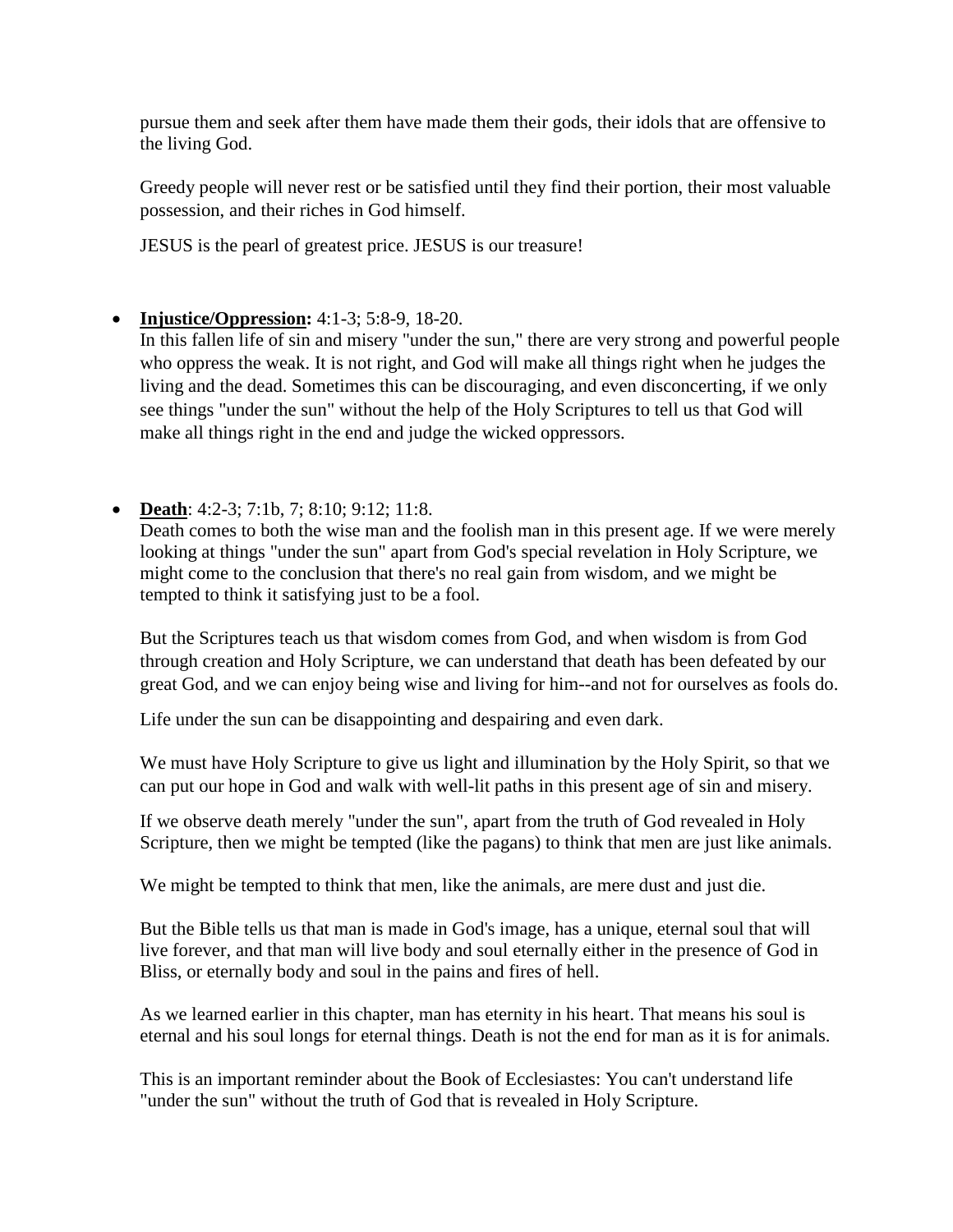A primary purpose of the book of Ecclesiastes is to remind us of the importance of God's Word and using it to help us to interpret life.

"Under the sun" it may seem that the same things happen to both the righteous and unrighteous, both the saint and the sinner.

The word of God teaches us that the children of men are deformed and depraved because of sin. God has seen our condition, and come in the incarnation to rescue us from our sins, and to remake us and reform us into his image.

The end is not the same for all: Some will be resurrected to eternal life, some will be resurrected to eternal death. Amen.

- **Righteous/Wicked or Unrighteous Men**: 7:15-29; 8:10-15; 9:2-6
- **God**: 2:24-26; 3:9-22; 5:1-7; 6:10-12; 7:13-14, 27-29; 8:12-13, 16-17; 9:1, 7-9; 11:1-6, 9-10; 12:1-7, 13-14.

## *ESV Ecclesiastes 9:11 Again I saw that under the sun the race is not to the swift, nor the battle to the strong, nor bread to the wise, nor riches to the intelligent, nor favor to those with knowledge, but time and chance happen to them all.*

This has become a famous piece of wisdom in history.

It is true that it is not the strictest, nor the richest, nor the most knowledgeable necessarily that succeeds in this life.

This reminds us that all things are working together according to God's purposes. Sometimes it is the weak who win the battle (Hobbits against orcs!??), the slow who finish the race (tortoise and hare!!??), the poor who get all the riches (Robin Hood!??).

In fact, it is just this truth that points us to Jesus Christ: He seemed slow but was very fast; He seemed poor, but was very rich; he seemed ignorant, but was very knowledgeable! Praise the name of the Lord!

God is good!!

We can be thankful for all of God's love to us.

There are many mysteries in this life. What we have is the truth of God's word to give us light and direction and guidance. But we don't understand deep things such as how the Spirit creates us within our mother's womb, or how the Spirit gives us strength, neither do we fully understand how seeds grow and flourish.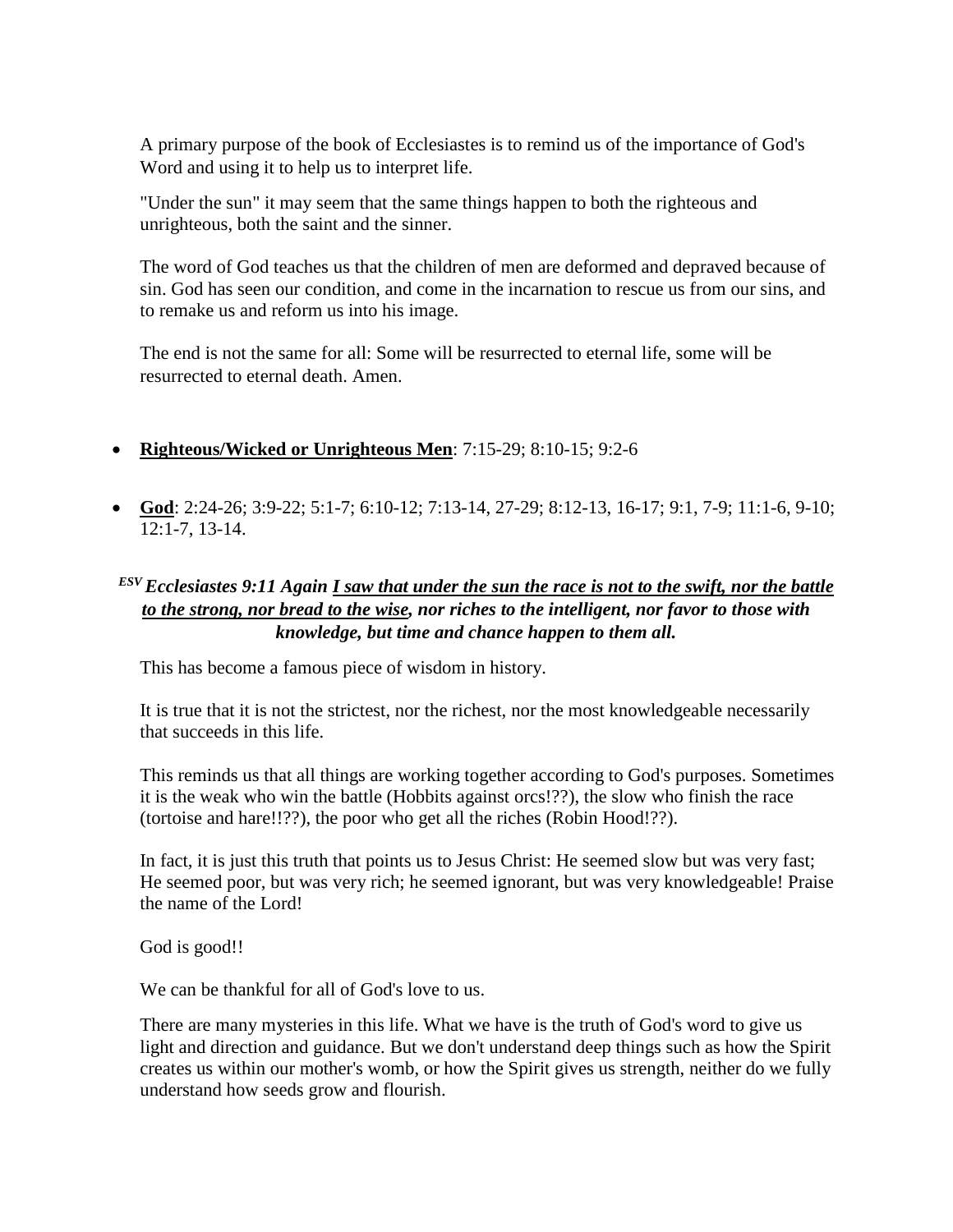Let us trust in God's providential ordering of all things for his glory and our good, as we do the things we know according to Scripture are right.

Let us live by God's word and be faithful to him.

**Conclusion:** Read Epilogue 12:9-14.

There are four things from this passage in the book of Ecclesiastes that I want you girls to memorize this morning:

1. Fear God and keep his Commandments: This is most important. To fear God is not to be frightened or scared of him, but to reverence and honor and worship him as your God. To fear God is to live for him by living according to his word.

2. This is the whole duty of man: This means that to fear God and to live for him according to his word is what you were created to do. This is what God requires of every human being. We can only do this in Christ by his Holy Spirit, in reliance upon his grace.

3. There is a judgment coming: This judgment for the Christian is one of being vindicated and revealed publicly to all the world that you are truly the children of God. But it is important to live knowing that there is a judgment that is to come that all men will stand before. We must stand at that judgment Day in Christ alone, or we will be condemn along with the world.

4. Meditate on the truths that you have learned from this book: Life "under the sun" will often look strange and you will be tempted to think that your life is lived in vain. This book helps you to remember that this is not true. You are to live by the light of the Holy Scriptures guiding you through the darkness of this wilderness of this present age.

## **Conclusion**

The reason why all is not meaninglessness and vanity is what the author of Ecclesiastes points us toward at the end of his book of observations and proverbs. Christ has overcome sin and death on our behalf and called us to be real people in a real world, not becoming tainted by the unbelievers, not seeing the unbelievers as enemies (you know, the "us and them" conflict that some wellmeaning Christians fall into), but looking to them as they are- - those created in the image of our Creator God.

As well as those who need to know of the Sovereign God who rules his creation providentially for the good of those who love Christ. This is why the Apostle Paul can charge the Corinthians in chapter 15, the chapter on the resurrection, that all is not vain in this world *just because* Christ has been raised from death and overcome sin and the devil. He says: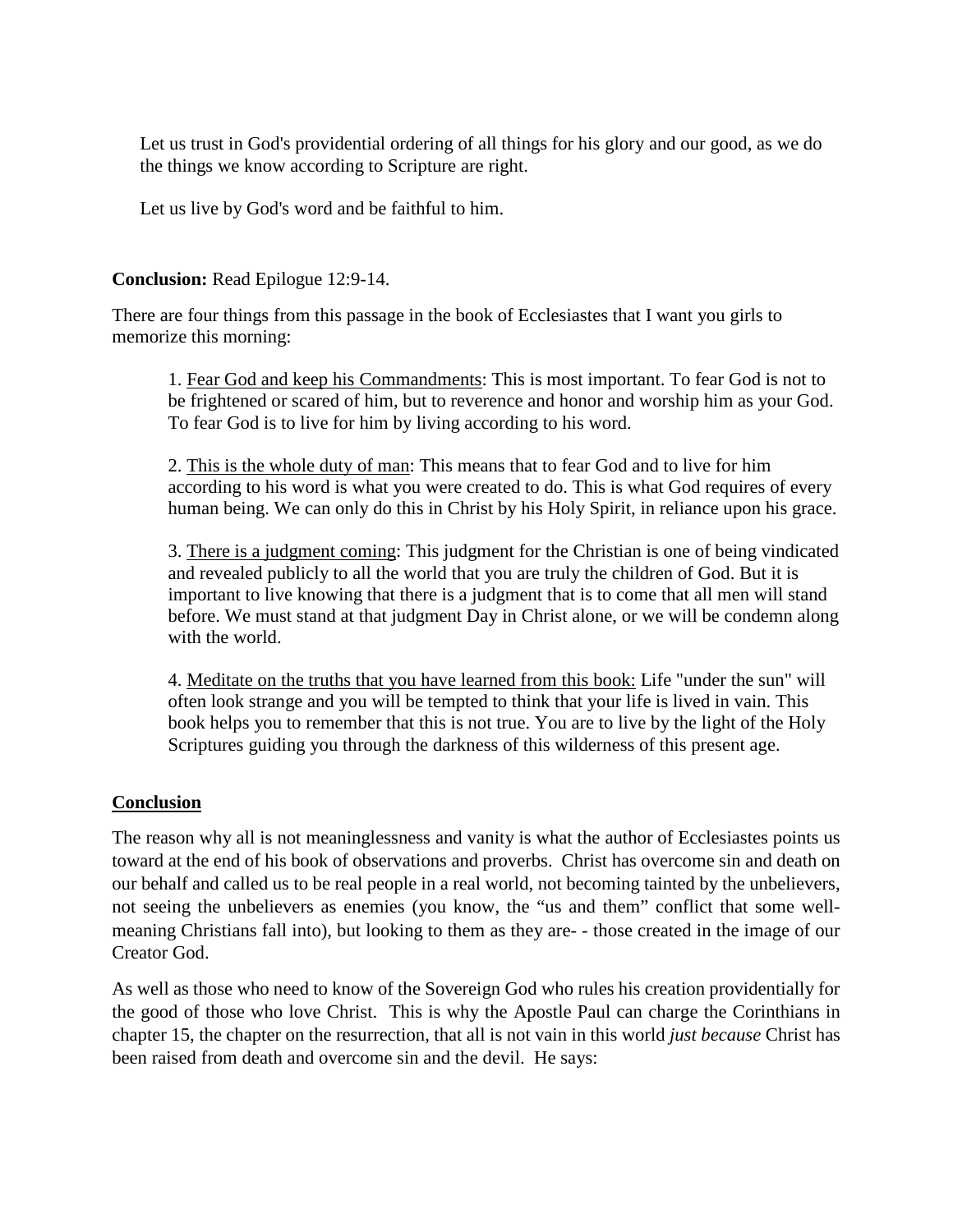## *"Stand firm; let nothing move you. Always give yourselves to the work of the Lord for you know that your labor in the Lord is not in vain".*

Our labor, our labor of love and light because Christ has empowered us as witnesses and promised he would never leave us nor forsake us, our labor is *never* in vain! Our labor in Christ is not *hebel*! This is good news! Even the Apostle Paul's heritage as a Jew before seeing the resurrected Christ was *hebel*. Listen to his remarks in Philippians chapter 3. It seems as if he might have recently been reading the Book of Ecclesiastes:

For we are the circumcision, who worship God in the Spirit, rejoice in Christ Jesus, and have no confidence in the flesh, 4 though I also might have confidence in the flesh. If anyone else thinks he may have confidence in the flesh, I more so: 5 circumcised the eighth day, of the stock of Israel, *of* the tribe of Benjamin, a Hebrew of the Hebrews; concerning the law, a Pharisee; 6 concerning zeal, persecuting the church; concerning the righteousness which is in the law, blameless. **7** *But what things were gain to me, these I have counted loss for Christ. 8 Yet indeed I also count all things loss for the excellence of the knowledge of Christ Jesus my Lord, for whom I have suffered the loss of all things, and count them as rubbish [dung, skubala- -refuse, he counted them as "nothing"], that I may gain Christ 9 and be found in Him, not having my own righteousness, which is from the law, but that which is through faith in Christ, the righteousness which is from God by faith; 10 that I may know Him and the power of His resurrection, and the fellowship of His sufferings, being conformed to His death, 11 if, by any means, I may attain to the resurrection from the dead***.**

Our hope as well as all those to whom God has called us to witness is in the Sovereign God who sent Jesus Christ and paid the penalty for our sins, propitiated God's wrath and reconciled us to God. We are redeemed because of Christ, and we are being redeemed and renewed in his image, but we are not wholly there yet!

## *But no one- - nothing (including culture and the ways of this world), can snatch us out of his hand, nor separate us from the love of God in Christ! Remember that Jesus did not pray for his disciples to be taken out of the world, but for them to be kept from the Evil One (John 17), and we can rest in this prayer request of Jesus.*

We are sinners who have been redeemed, but are being redeemed from the sins with which we truly struggle. May the Lord make us real, so that what the world sees in the church as synthetic and unrealistic may call them as well out of darkness and into His marvelous light! Remember, we who make up the church if we are not doing all of our labors unto the Lord *just because* we want to "glorify God and enjoy him forever," our service is also *hebel*. This is where the ecclesiastical "rubber" meets the road of serving Christ.

This means, if you are doing your work for God to "please him"- -be careful, it is Christ who ultimately "pleased him" and you have been created in Christ Jesus to do good works which God prepared beforehand for you to do! The labors of Christ on our behalf are the only labors for God that are not *hebel*!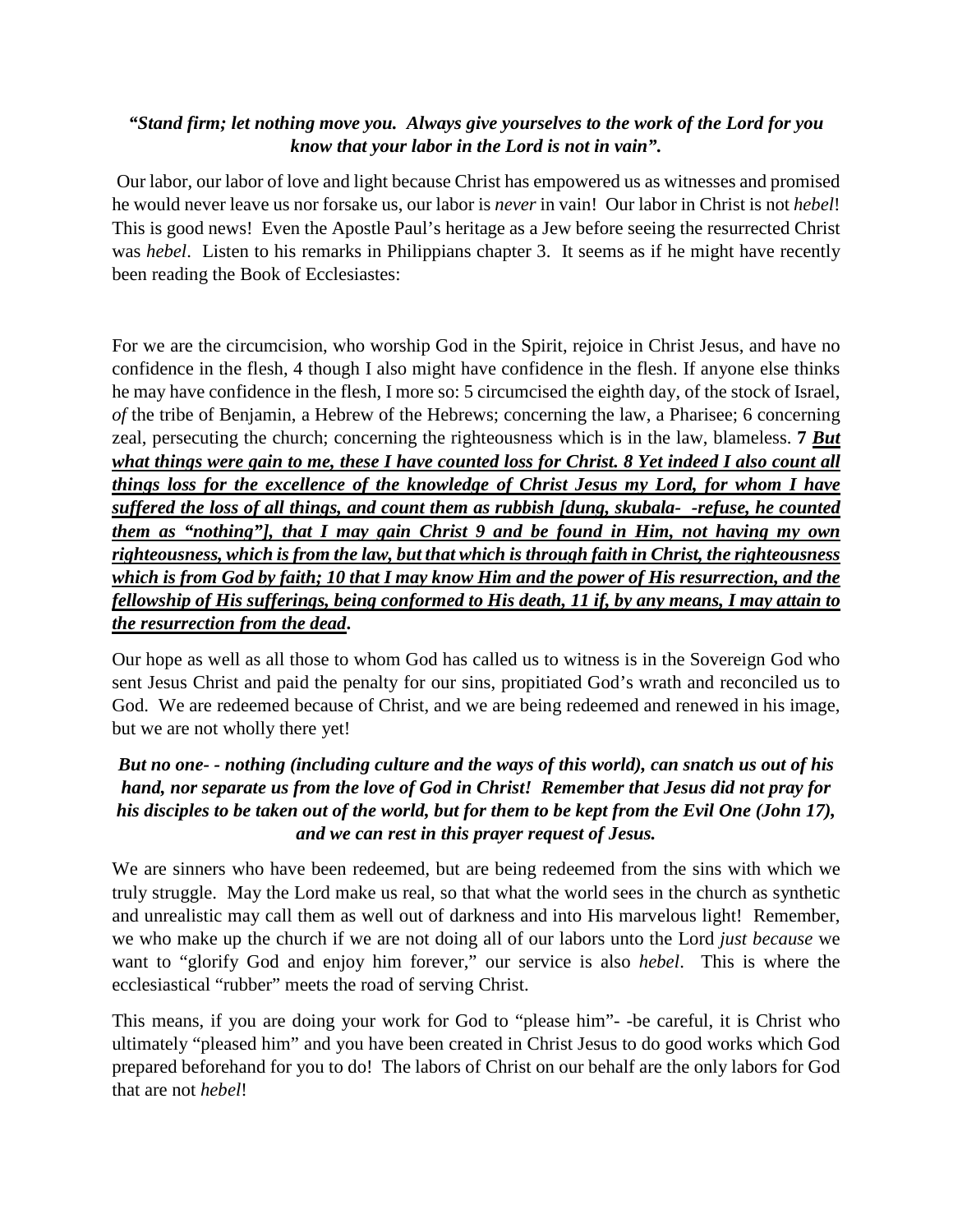All is indeed *hebel* or meaninglessness if we are not serving Christ by the power of his spirit in gratitude for our salvation in response to his great love for us, even our service "for Christ" is in vain if we are doing it in order to earn something; if we are serving Christ in order to "get on his good side," or to "achieve or merit salvation," or even to look more religious than others in, or outside the church, and not *ultimately* for God's glory, we too are living a *hebel*-ous, or meaningless, or vain, or fleeting existence... even in the church.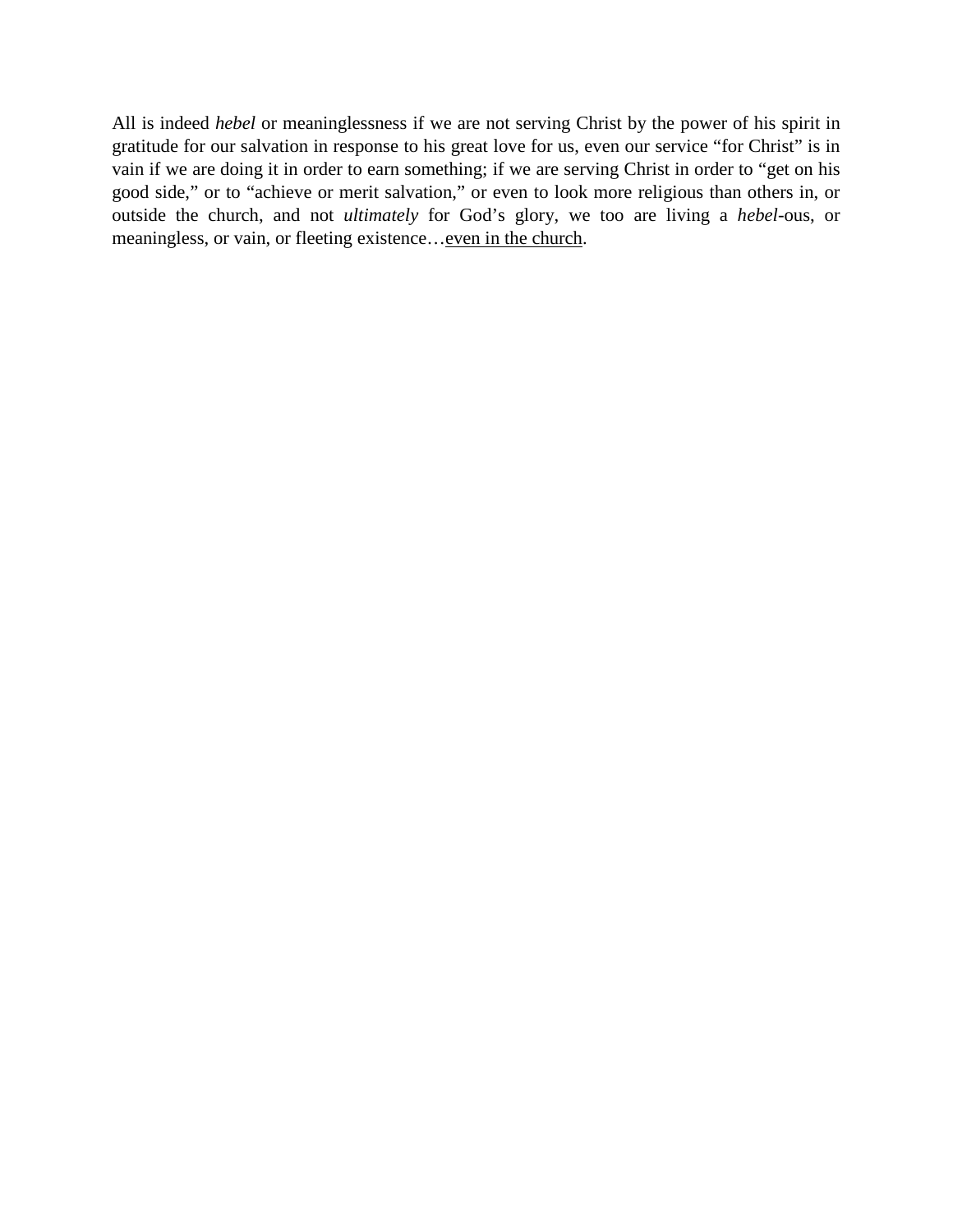

**Cycle 3: Theological Survey**

*A Biblical-Theological Survey of Moses, Prophets and the Writings*

**The Writings: Song of Songs**

**Rev. Charles R. Biggs, Th.M. April 2019**

*"My beloved is mine, and I am his…" "I am my beloved's and my beloved is mine…* **- Song of Songs, 2:16; 6:3**

## **Read** *Song of Songs***, chapter 8**

Why would we be surprised that marriages are falling apart and many people are more engaged in pornography and sinful sexuality and homosexual practices, when we ourselves often do not have a true and biblical understanding of love and sexuality ourselves sometimes as Christians?

## **Interpretive Helps on** *Song of Songs***:**

- Natural or supernatural; literal or spiritual interpretation?
- Is *Song of Songs* "erotic Psalmody" or merely "love poetry" concerning human relationships, or is it an invitation to deeper intimacy and communion with God?
- *Song of Songs* is a poem about an idealized relationship between a man and a woman united together within the covenant bond of marriage, living out their relationship in a Garden of Eden like place. The Song is a vision of what whole, holy and healed marriage relationships can look like. But much more...
- *Song of Songs* pictures the glorious King, son of Adam, son of David, a son of God, committing himself covenantally in love and intimacy and close communion to his bride, in an intimate setting of communion and love that longingly looks back to the Garden of Eden, and hopefully forward to the new creation.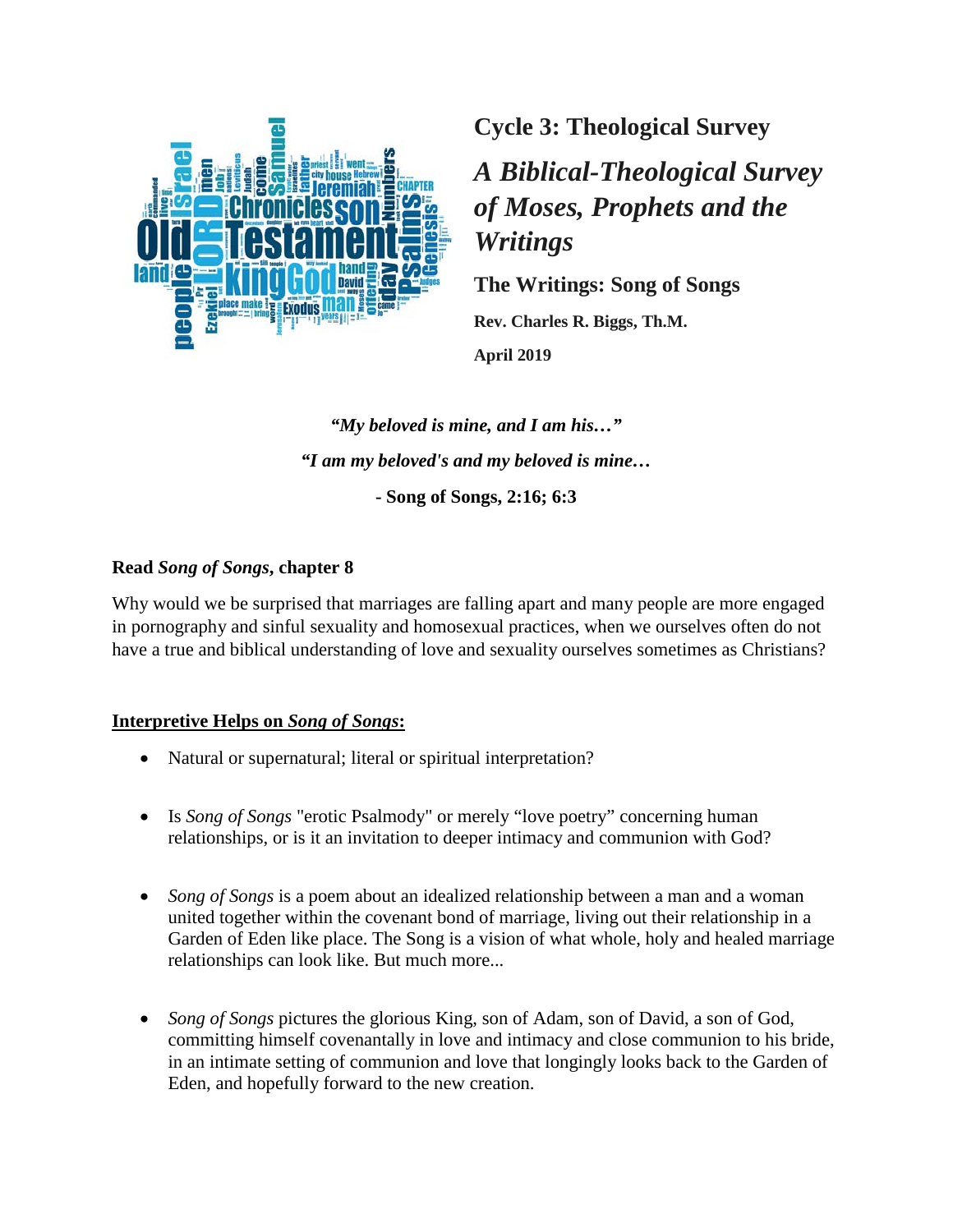#### **Major Themes:**

**Human beings are designed for love (Gen. 1:26-28; Matt. 19:4-6). Relationships, union, communion, etc.**

#### *What kind of love?*

Intimacy: God's gift of sex and intimacy within the bounds of marriage.

Counterfeits/Idolatry: Against counterfeit forms of love and intimacy: hedonism, free love, homosexuality, etc. (cf. Col. 3:5ff; Rom. 1:26-32).

A Time for Love: Wisdom and patience and waiting on God for love (S of Sgs, 2:7, 3:5, 8:4).

Honoring God's gift of love: Love is fierce and jealous: 8:6-7.

## **Asceticism and focus on merely abstinence can undermine the true beauty and glory of biblical love in marriage?**

Asceticism is unbiblical and dangerous (1 Tim. 4:1-4; 1 Cor. 7:1ff).

Not merely abstinence, but so much more!

If called to married, God gives a gift of passionate, lifetime intimacy.

Our marriages should never be first, and never will be enough, even our best marriages!! (Read Ephesians 5:21-32; Psalm 45).

Ultimately, all created marriages in a fallen world are to a certain extent broken and in need of wholeness and God's restoring mercy and grace in Christ.